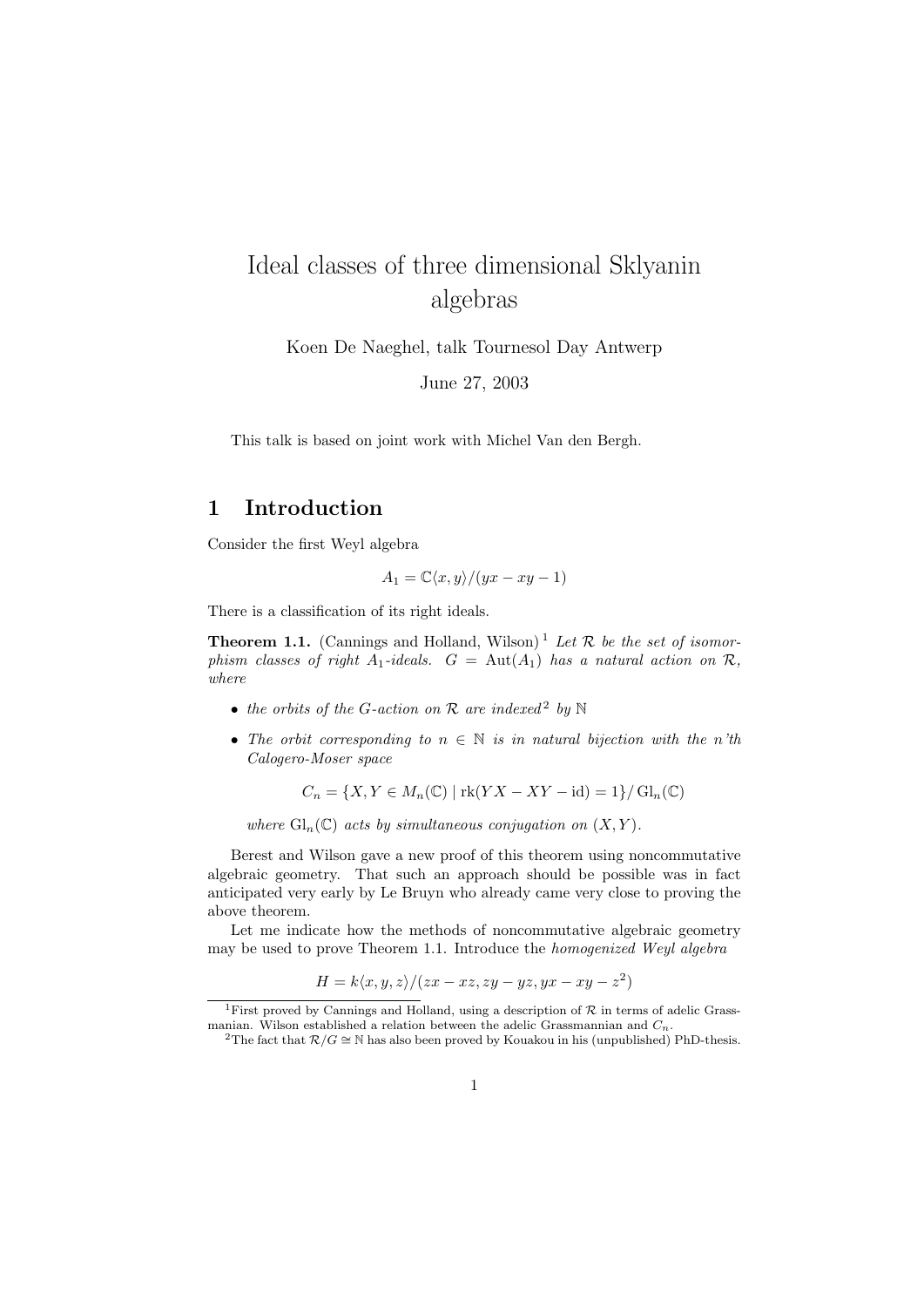we have that  $A_1 = H/(z - 1)$  and  $A_1$ -ideals correspond to reflexive graded right ideals of H. Now  $\hat{H}$  defines a noncommutative projective plane  $\mathbb{P}^2_q$  (in the sense of Artin and Zhang). Describing  $R$  then becomes equivalent to describing certain objects on  $\mathbb{P}^2_q$ . Objects on  $\mathbb{P}^2_q$  have finite dimensional cohomology groups and these may be used to define moduli spaces, just as in the ordinary commutative case.

We start with the observation that there are many more algebras defining a noncommutative plane, and in some sense the generic ones which have "nice" properties (so-called Artin-Schelter regular algebras of type A) are the three dimensional Sklyanin algebras

 $\text{Skl}_3(a, b, c) = k\langle x, y, z \rangle / (ayz + bzy + cx^2, azx + bxz + cy^2, axy + byx + cz^2)$ 

where  $(a, b, c) \in \mathbb{P}^2 \setminus F$ , for a (known) finite set F. The Hilbert series of  $\text{Skl}_3(a, b, c)$  is the same as the Hilbert series of the polynomial ring  $k[x, y, z]$ , namely  $(1-t)^{-3}$ , and  $\text{Skl}_3(a, b, c)$  has a central element of degree three.

Let R be the set of reflexive graded  $\text{Skl}_3(a, b, c)$ -ideals, considered up to isomorphism and shift of grading. We obtained the following result

Theorem 1.2. (Van den Bergh and De Naeghel) There exist smooth affine connected varieties  $D_n$  of dimension  $2n$  such that  $R$  is naturally in bijection with  $\prod_n D_n$ .

We would like to think of the  $D_n$  as elliptic Calogero-Moser spaces. We have that  $D_0$  is a point and  $D_1$  is the complement of E under a natural embedding in  $\mathbb{P}^2$ .

Remark 1.3. Nevins and Stafford announced a similar theorem, they work in a more general setting where the translation of the elliptic curve may have finite order. Although they did not prove their varieties are affine.

The aim is to give an idea how we obtain the varieties  $D_n$ .

#### 2 Noncommutative projective planes

For the rest of this talk,  $A = Skl_3(a, b, c)$  will be a three dimensional Sklyanin algebra. It is an Artin-Schelter regular algebra of global dimension three and therefore determined (as shown by Artin,Tate and Van den Bergh) by geometric data  $(E, \sigma, \mathcal{L})$  where

- $E \overset{j}{\hookrightarrow} \mathbb{P}^2$  is an elliptic curve,
- $\sigma \in \text{Aut}(E)$  and
- $\mathcal L$  is a line bundle on  $E$ .

Since A is a Sklyanin algebra, E is smooth,  $\sigma$  is a translation on E and  $\mathcal{L} = j^* \mathcal{O}_{\mathbb{P}^2}(1)$ . We will also assume that  $\sigma$  has infinite order. Let

$$
Tails(A) = GrMod(A) / Tors(A)
$$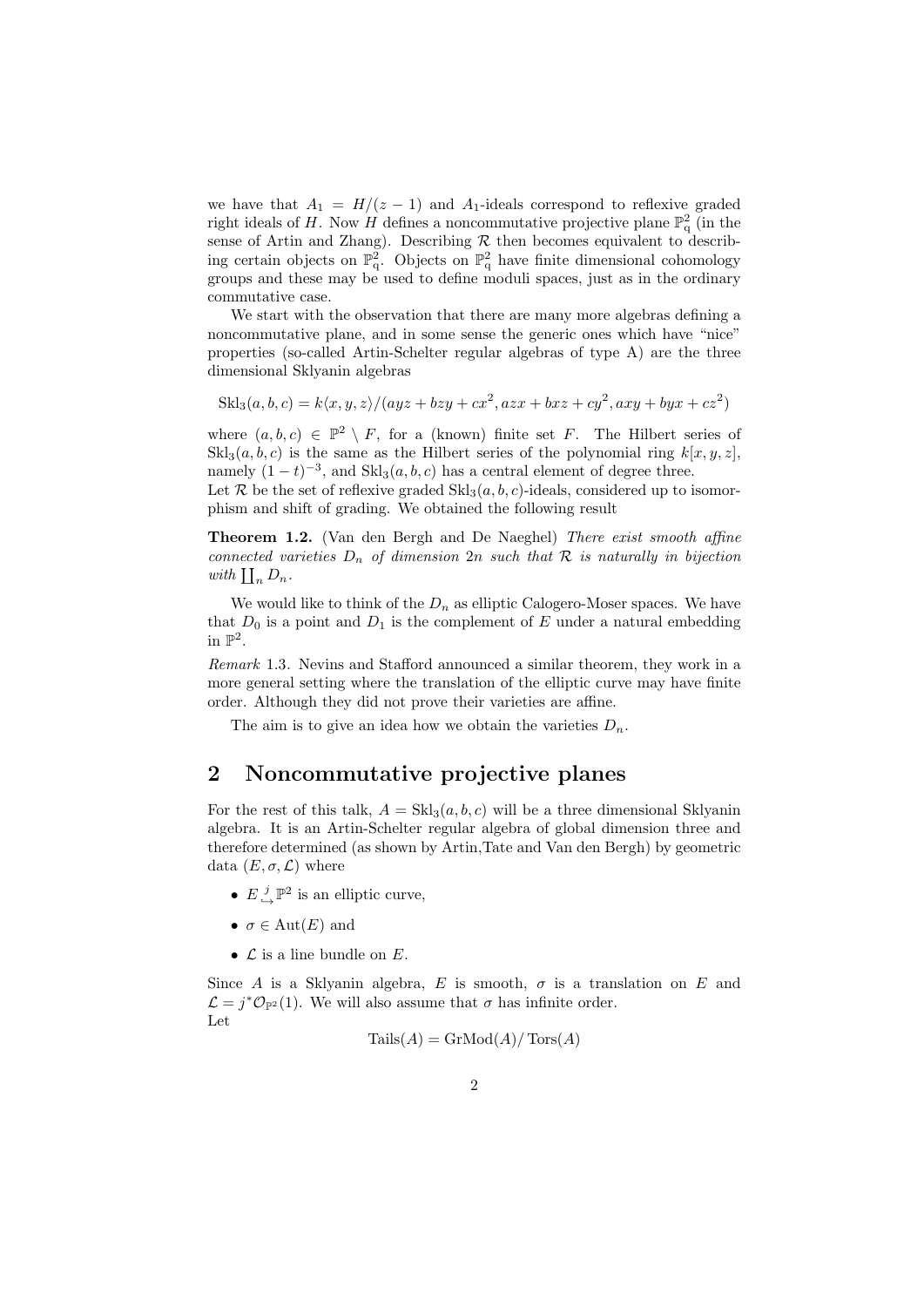where  $\mathrm{GrMod}(A)$  is the category of graded right A-modules and  $\mathrm{Tor}(A)$  its full subcategory of modules which are the sum of their finite dimensional submodules. tails $(A)$  is the full subcategory of noetherian objects. Denote by  $\pi$ : GrMod(A)  $\rightarrow$  Tails(A) the exact quotient functor. We denote  $\pi A = \mathcal{O}$ . Objects in Tails $(A)$  will be written with script letters. The shift of grading in  $GrMod(A)$  induces an automorphism sh :  $\mathcal{M} \to \mathcal{M}(1)$  on Tails(A) which we call the shift functor. Following Artin and Zhang, we define the projective scheme

$$
\mathbb{P}^2_q = \text{Proj } A := (\text{tails}(A), \mathcal{O}, \text{sh})
$$

and put

$$
\begin{array}{rcl}\n\text{Qcoh}(\mathbb{P}^2_q) & := \text{Tails}(A) \\
\text{coh}(\mathbb{P}^2_q) & := \text{tails}(A)\n\end{array}
$$

and think of them as the (quasi)coherent sheaves on  $\mathbb{P}^2_q$ , even though they are not really sheaves.

Let  $R$  be the set of reflexive graded A-ideals, considered up to isomorphism and shift of grading  $(M \in \text{GrMod}(A))$  reflexive means that  $M^{**} = M$  where  $M^* = \text{Hom}_{A}(M, A)$  is the graded dual of M).

Images of reflexive A-ideals under  $\pi$  will be called *line bundles* (since they behave like vector bundles of rank one). If  $M$  is an  $A$ -ideal we may consider its image  $\mathcal{M} = \pi M$  in coh( $\mathbb{P}_{q}^{2}$ ). We may consider the cohomology groups of  $\mathcal{M}$ 

$$
H^i(\mathbb{P}^2_q,\mathcal{M}):=\operatorname{Ext}^i_{\mathbb{P}^2_q}(\mathcal{O},\mathcal{M}).
$$

## 3 Find a good shift l such that we get track about the cohomology groups of  $\mathcal{M}(l)$

To do this consider the Grothendieck group  $K_0$  of coh( $\mathbb{P}^2$ ). We have an isomorphism of additive groups (as shown by Mori and Smith)

$$
\theta: K_0 \to \mathbb{Z}[t, t^{-1}]/(1-t)^3 : [\pi N] \mapsto \overline{h_N(t)(1-t)^3}
$$

where  $h_n(t) = \sum_i \dim_k N_i t^i$  is the Hilbert series of  $N \in \mathrm{grmod}(A)$ . Using  $h_{N(1)}(t) = t^{-1}h_N(t)$  it is clear that  $\{[\mathcal{O}], [\mathcal{O}(-1)], [\mathcal{O}(-2)]\}$  is a Z-module basis for  $K_0$  (the images under  $\theta$  are  $\overline{1}, \overline{t}, t^2$ ) but we will use a more natural basis using line modules and point modules over A.

- A *point* module  $P \in \text{grmod } A$  is a module such that
	- $-P_0 = k$ –  $P_0$  generates  $P$
	-
	- $-h_P(t) = (1-t)^{-1}.$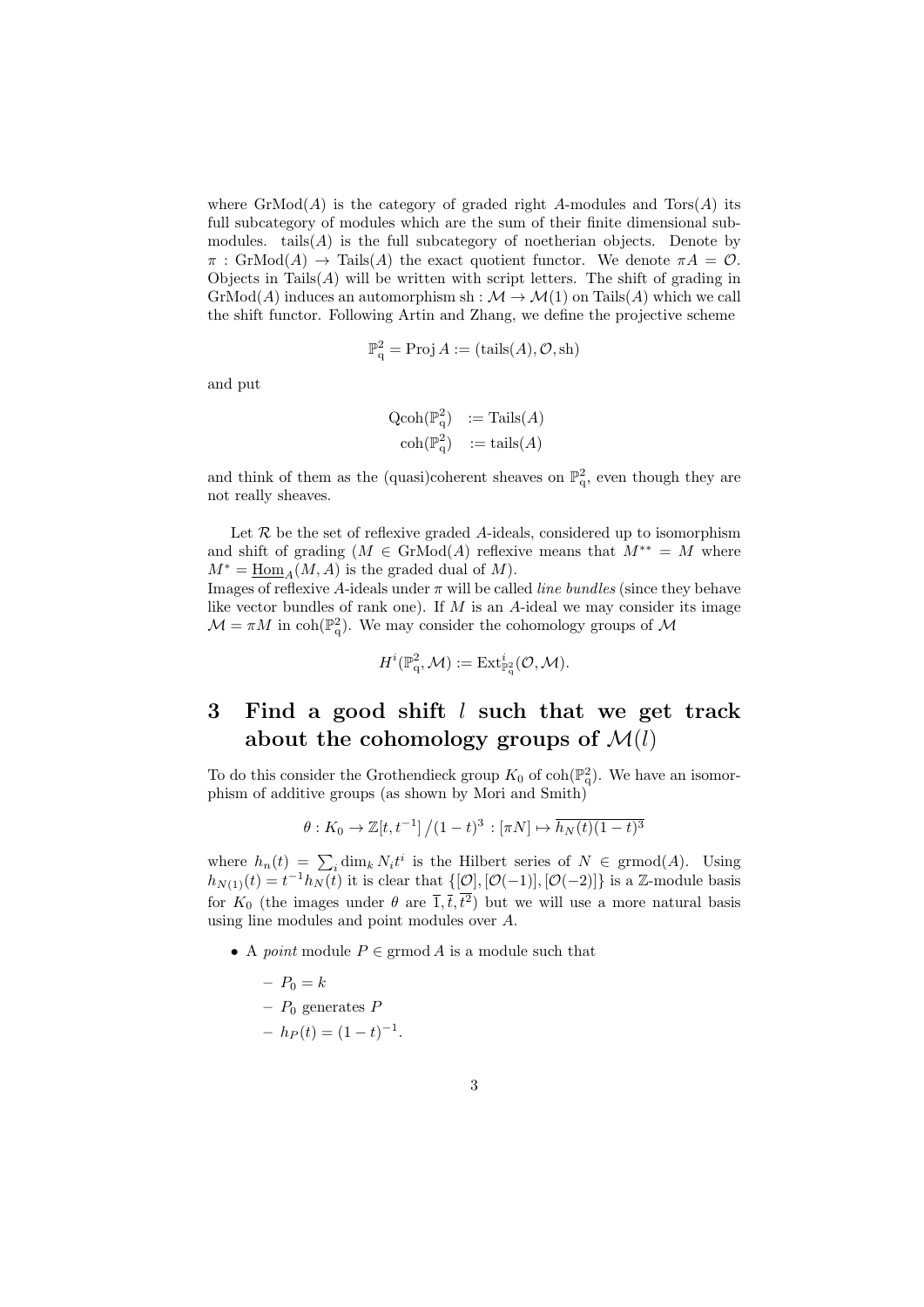It turns out that (Artin, Tate and Van den Bergh) there is a bijection between point modules over A and the closed points of E.

• A line module  $S \in \mathrm{grmod} A$  is a module such that

$$
- S_0 = k
$$
  
- S<sub>0</sub> generates L  
-  $h_S(t) = (1 - t)^{-2}$ .

Line modules over A are of the form  $S = A/uA$  where  $u \in A_1$  is a homogeneous element of degree one.

Fix some point module P and a line module S over A. The images of  $[0], [S], [\mathcal{P}]$ are resp.  $\overline{1}, \overline{1-t}, (1-t)^2$  so they form a basis of  $K_0$ . For  $M \in \mathcal{R}$  we have

$$
[\mathcal{M}] = [\mathcal{O}] + a[\mathcal{S}] + b[\mathcal{P}]
$$

for some integers a, b (the coefficient of  $[O]$  is the rank of M, so it is one since  $M$  is an ideal).

The idea is to pick a suitable shift l such that  $[\mathcal{M}(l)]$  takes a simple form expressed in terms of our basis, hoping to give some information about the cohomology of  $\mathcal{M}(l)$ . So we only need to know the shifts of our basis elements. Using  $\theta$  it is easy to see that

$$
[\mathcal{O}(1)] = [\mathcal{O}] + [\mathcal{S}] + [\mathcal{P}]
$$

$$
[\mathcal{S}(1)] = [\mathcal{S}] + [\mathcal{P}]
$$

$$
[\mathcal{P}(1)] = [\mathcal{P}]
$$

and if we shift  $M$  by  $-a$  we get

$$
[\mathcal{M}(-a)] = [\mathcal{O}] - n[\mathcal{P}]
$$

where  $n = a(a+1)/2 - b$ . The integer n attached to M is called the *invariant* of  $M$ , and say that the line bundle  $\mathcal{M}(l)$  is normalized.

The following theorem gives information about the cohomology of normalized line bundles.

**Theorem 3.1.** Let M be a normalized line bundle,  $[M] = [O] - n[\mathcal{P}]$ . If  $n = 0$  then  $M \cong \mathcal{O}$ . If  $n \neq 0$  then

- 1.  $H^0(\mathbb{P}^2_q, \mathcal{M}(l)) = 0$  for  $l \leq 0$ ,  $H^2(\mathbb{P}_{q}^2, \mathcal{M}(l)) = 0$  for  $l \geq -3$ ;
- 2. dim<sub>k</sub>  $H^1(\mathbb{P}_q^2, \mathcal{M}) = n 1$  $\dim_k H^1(\mathbb{P}^2_q, \mathcal{M}(-1)) = n$  $\dim_k H^1(\mathbb{P}_q^2, \mathcal{M}(-2)) = n$  $\dim_k H^1(\mathbb{P}^2_q, \mathcal{M}(-3)) = n-1$

and as a consequence  $n > 0$ .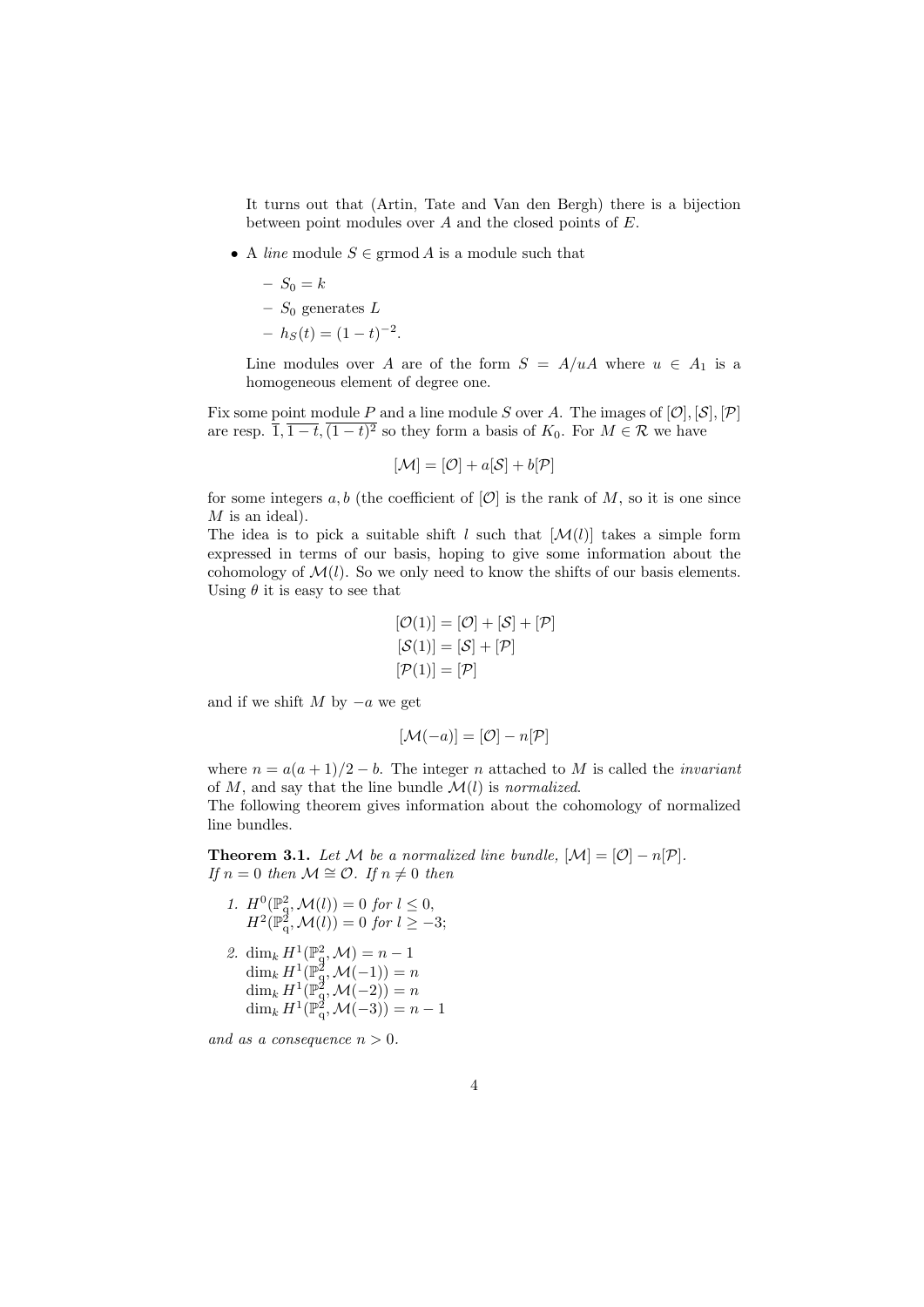This result is similar to the one for the homogenized Weyl algebra, however in that case the computations rely on the existence of a central element in degree one (namely  $z$ ). So they do not apply in a straightforward way to the case we consider since we now have a cental element of degree three.

We have a natural bijection

 $\mathcal{R} = \{$  reflexive right A-ideals  $\}/$  iso, shift  $\leftrightarrow \{$  normalized line bundles on  $\mathbb{P}^2_q$   $\}/$  iso

For the sequel it will be appropriate to work with a category. Let  $\mathcal{R}_n$  the category in which the objects are the normalized line bundles with invariant n on  $\mathbb{P}^2_q$  and the morphisms are the isomorphisms in coh  $\mathbb{P}^2_q$ . Thus  $\mathcal{R}_n$  is a groupoid.

## 4 A derived equivalence translates  $\mathcal{R}_n$  to linear algebra

In the commutative case it is well-known that we have an equivalence of derived categories (Beilinson)

$$
\operatorname{D}^b(\operatorname{coh} \mathbb{P}^2) \underset{\underset{-\infty}{\longrightarrow}}{\overset{\operatorname{RHom}_{\mathbb{P}^2}(\mathcal{E},-)}{\longrightarrow}} \operatorname{D}^b(\operatorname{mod} \Delta)
$$

where  $\mathcal{E} = \mathcal{O}_{\mathbb{P}}(2) \oplus \mathcal{O}_{\mathbb{P}}(1) \oplus \mathcal{O}_{\mathbb{P}}$  and mod  $\Delta$  is the category of finite dimensional representations of the quiver ∆

$$
\begin{array}{ccc}\nX_{-2} & & X_{-1} \\
\longrightarrow & & \xrightarrow{Y_{-2}} & \\
\hline\n-2 & \xrightarrow{Y_{-2}} & -1 & \xrightarrow{Y_{-1}} & 0 \\
& \xrightarrow{Z_{-2}} & & \xrightarrow{Z_{-1}}\n\end{array}
$$

with relations

$$
\left\{\begin{array}{l} Y_{-2}Z_{-1}=Z_{-2}Y_{-1} \\ Z_{-2}X_{-1}=X_{-2}Z_{-1} \\ X_{-2}Y_{-1}=Y_{-2}X_{-1} \end{array}\right.
$$

We have a similar situation for our Sklyanin algebra A. There is an equivalence of derived categories (follows from a more general theorem of Bondal)

$$
\mathbf{D}^b(\mathop{\rm coh}\nolimits \mathbb{P}^2_q) \ \mathop{\rightleftarrow}^{\mathop{\rm RHom}\nolimits_{\mathbb{P}^2_q}(\mathcal{E},-)}_{-\textcolor{red}{\frown} \textcolor{red}{\Delta} \ \mathcal{E}} \mathbf{D}^b(\mathop{\rm mod}\nolimits \Delta)
$$

where  $\mathcal{E} = \mathcal{O}(2) \oplus \mathcal{O}(1) \oplus \mathcal{O}$  and  $\Delta$  is the quiver

$$
\begin{array}{ccc}\n & \xrightarrow{X_{-2}} & & \xrightarrow{X_{-1}} \\
 \hline\n-2 & \xrightarrow{Y_{-2}} & -1 & \xrightarrow{Y_{-1}} & 0 \\
 & \xrightarrow{Z_{-2}} & & \xrightarrow{Z_{-1}}\n\end{array}
$$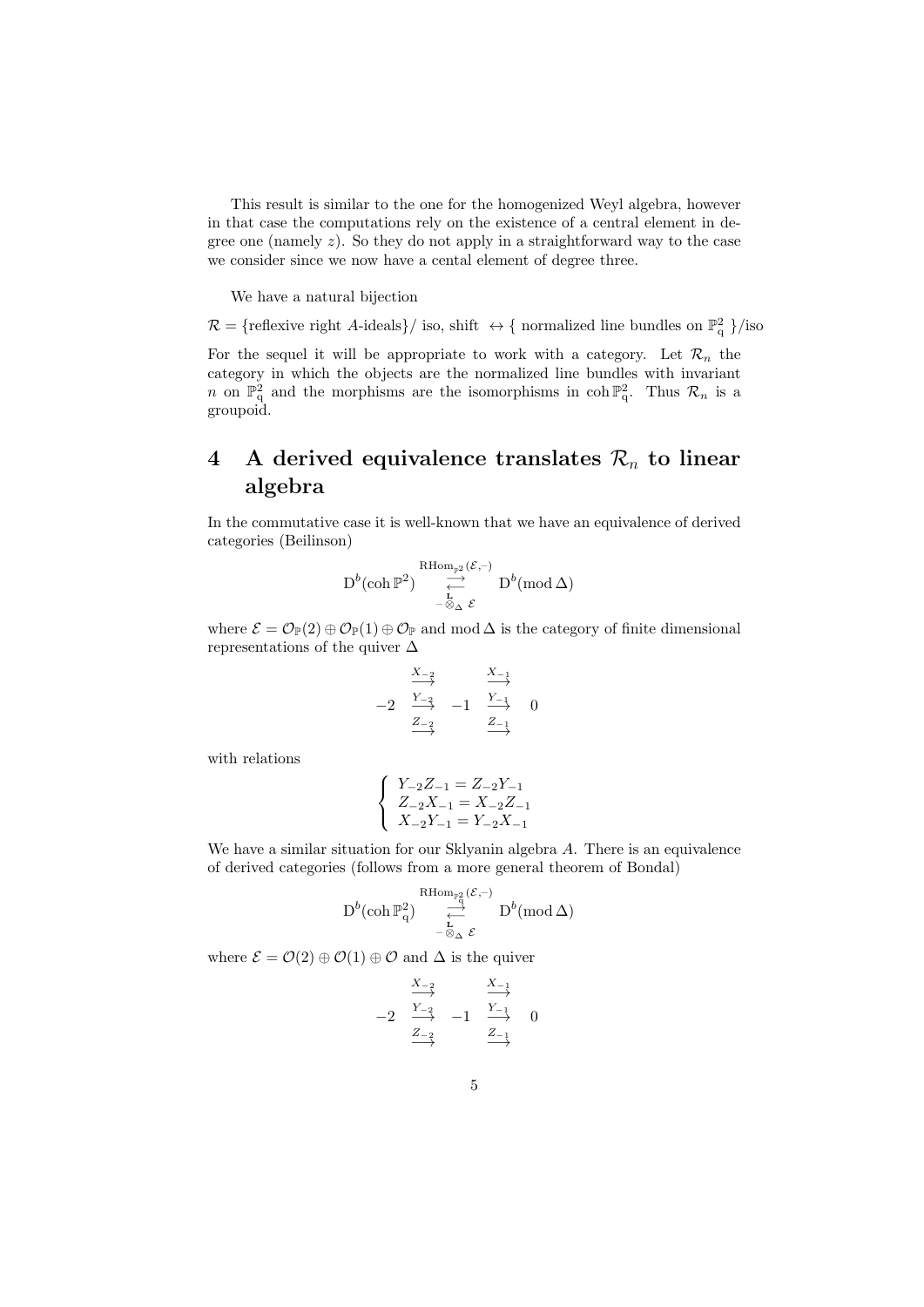with relations

$$
\left\{\begin{array}{l} aY_{-2}Z_{-1}+bZ_{-2}Y_{-1}+cX_{-2}X_{-1}=0\\ aZ_{-2}X_{-1}+bX_{-2}Z_{-1}+cY_{-2}Y_{-1}=0\\ aX_{-2}Y_{-1}+bY_{-2}X_{-1}+cZ_{-2}Z_{-1}=0\end{array}\right.
$$

We would like to understand the image of  $\mathcal{R}_n$  under the equivalence. Let's see what happens to an object M of  $\mathcal{R}_n$ . Consider M as a complex in  $D^b(\text{coh } \mathbb{P}^2_q)$ of degree zero. Due to the previous theorem, the image of this complex is concentrated in degree one

$$
\operatorname{RHom}_{\mathbb{P}^2_{q}}(\mathcal{E},\mathcal{M})=M[-1]
$$

where  $M = \text{Ext}^1(\mathcal{E}, \mathcal{M})$ . Hence it is a representation of  $\Delta$ . How do we build the linear maps? By functoriality, multiplication by  $x \in A$  induces linear maps

$$
H^1(\mathbb{P}^2_q,\mathcal{M}(-2))\ \xrightarrow{M(X-z)}\ H^1(\mathbb{P}^2_q,\mathcal{M}(-1))\ \xrightarrow{M(X-z)}\ H^1(\mathbb{P}^2_q,\mathcal{M})
$$

and similar for multiplication with  $y, z$  hence  $M$  is determined by the following representation of  $\Delta$ 

$$
H^{1}(\mathbb{P}_{q}^{2},\mathcal{M}(-2)) \xrightarrow[M(\frac{X-2}{2})]{\begin{array}{c}M(X-2)\\ \longrightarrow\\ M(\frac{X-2}{2})\end{array}}} H^{1}(\mathbb{P}_{q}^{2},\mathcal{M}(-1)) \xrightarrow[M(\frac{X-1}{2})]{\begin{array}{c}M(X-1)\\ \longrightarrow\\ M(\frac{X-1}{2})\end{array}}} H^{1}(\mathbb{P}_{q}^{2},\mathcal{M})
$$

¿From the previous theorem it is clear that dim  $M = (n, n, n - 1)$ . The next thing to do is see how the reflexivity of  $M$  is translated through the derived equivalence. Consider a point module P over A,  $\mathcal{P} = \pi P$ . M reflexive means that  $\text{Ext}^1(\mathcal{P}, \mathcal{M}) = 0$ . On the other hand,

$$
\begin{array}{rcl}\n\operatorname{Ext}^1(\mathcal{P},\mathcal{M}) &=& H^0(\operatorname{RHom}_{\mathbb{P}_q^2}(\mathcal{P},\mathcal{M}[1])) \\
&=& H^0(\operatorname{RHom}_{\Delta}(p,M)) \\
&=& \operatorname{Hom}_{\Delta}(p,M)\n\end{array}
$$

Of course we also have

$$
\begin{array}{ll}\n\operatorname{Hom}\nolimits_{\Delta}(M,p) &= H^0(\operatorname{RHom}\nolimits_{\Delta}(M,p)) \\
&= H^0(\operatorname{RHom}\nolimits_{\mathbb{P}^2_q}(\mathcal{M}[1],\mathcal{P})) = 0\n\end{array}
$$

Actually these properties characterise the normalized line bundles.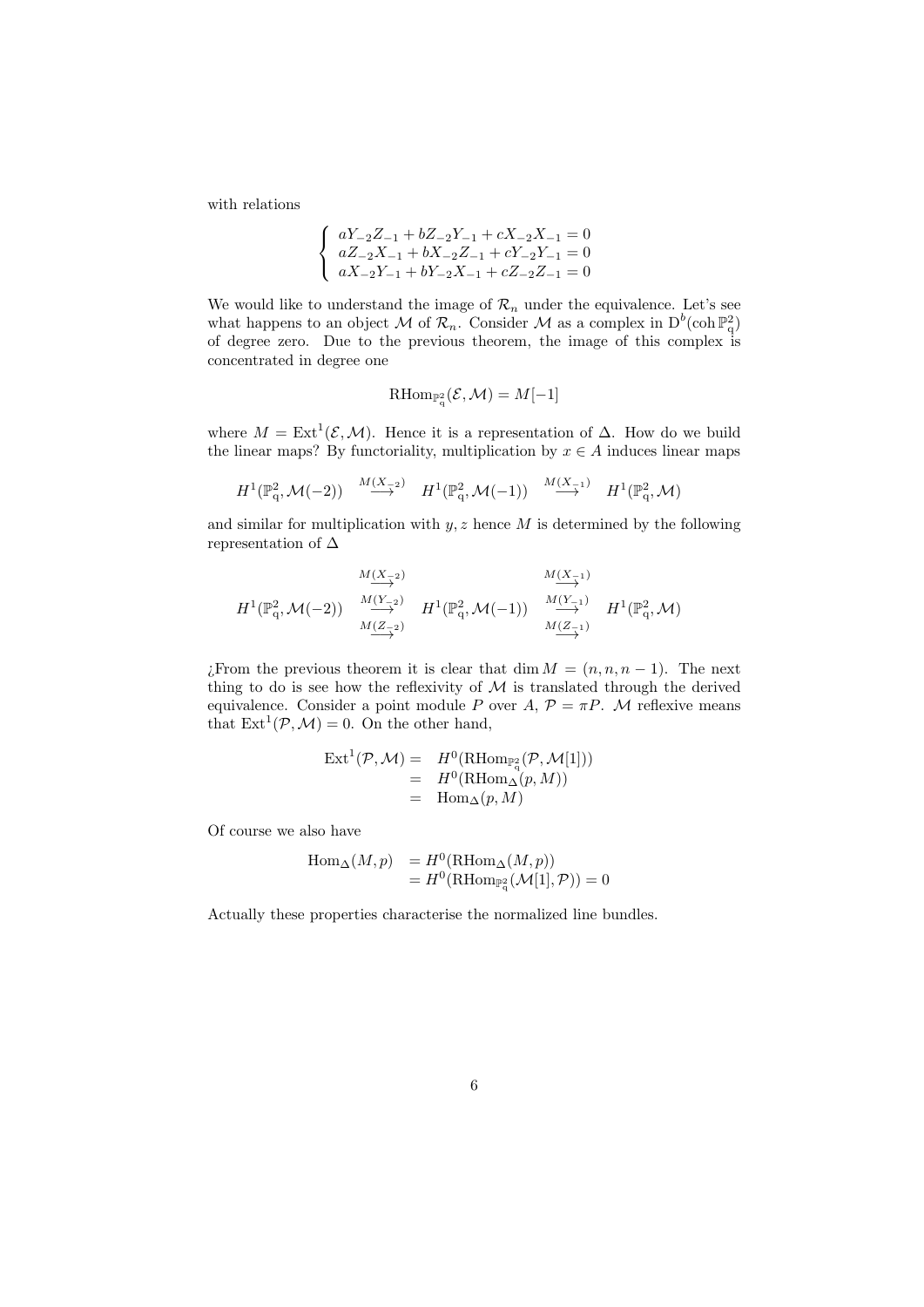**Theorem 4.1.** Let  $n \geq 1$ . There is an equivalence of categories

$$
\mathcal{R}_n \overset{\mathrm{Ext}^1_{\mathbb{P}^2_\mathbf{q}}(\mathcal{E},-)}\leftarrow\\ \mathrm{Tor}^\Delta_1(-,\mathcal{E})} \mathcal{C}_n
$$

where

$$
C_n = \{ M \in \text{mod} \,\Delta \mid \underline{\dim} M = (n, n, n-1) \text{ and}
$$
  
 
$$
\text{Hom}_{\Delta}(M, p) = 0, \text{Hom}_{\Delta}(p, M) = 0 \text{ for all } p \in E \}.
$$

Although the category  $C_n$  has a fairly elementary description, it is not so easy to handle. We will now give another description of  $\mathcal{R}$ .

### 5 The varieties  $D_n$

Let  $\mathcal{M} \in \mathcal{R}_n$  a normalized line bundle,  $n \neq 0$ . As we noticed in the previous section, M is determined by a representation M of the quiver  $\Delta$ , because  $\mathrm{Ext}^i(\mathcal{E}, \mathcal{M}) = 0$  for  $i \neq 1$ .

As Le Bruyn observed in the Weyl algebra case,  $\mathcal{M}(-1)$  is also determined by such a representation because  $\text{Ext}^i(\mathcal{E}, \mathcal{M}(-1)) = 0$  for  $i \neq 1$ . By an argument of Baer we get that M is actually determined by a Kronecker module  $M^0$  of the quiver  $\Delta^0$ , the full subquiver of  $\Delta$  consisting of the vertices  $-2$ ,  $-1$ 

$$
\begin{array}{rcl}\n & \xrightarrow{X_{-2}} \\
 & -2 & \xrightarrow{Y_{-2}} & -1 \\
 & \xrightarrow{Z_{-2}} & \xrightarrow{ }\n\end{array}
$$

It is worth to be more precise here. Let Res : Mod  $\Delta \to$  Mod  $\Delta^0$  be the obvious restriction functor. So  $M^0 = \text{Res } M$ . Res has a left adjoint which we denote by Ind. Note that  $Res \circ Ind = id$ . We have

**Lemma 5.1.** If  $M \in \mathcal{R}_n$ ,  $n \neq 0$  and  $M = \text{Ext}^1(\mathcal{E}, \mathcal{M})$  then  $M = \text{Ind} \text{Res } M$ .

Let me formulate the remaining results in a theorem.

**Theorem 5.2.** Let  $n \geq 1$ . There exists a  $V \in \text{mod}(\Delta^0)$  such that

- 1. for all  $M \in \mathcal{C}_n$  we have Res  $M \perp V$ . As a consequence<sup>3</sup>, Res M is  $\theta$ -semistable for  $\theta = (-1, 1)$ .
- 2. The functors Res and Ind define inverse equivalences between  $\mathcal{C}_n$  and the following category

 $\mathcal{D}_n = \{F \in \text{mod}(\Delta^0) \mid \underline{\dim} F = (n, n), F \perp V, \dim(\text{Ind } F)_0 \geq n - 1\}$ 

<sup>&</sup>lt;sup>3</sup>Due to a more general theory of Schofield and Van den Bergh.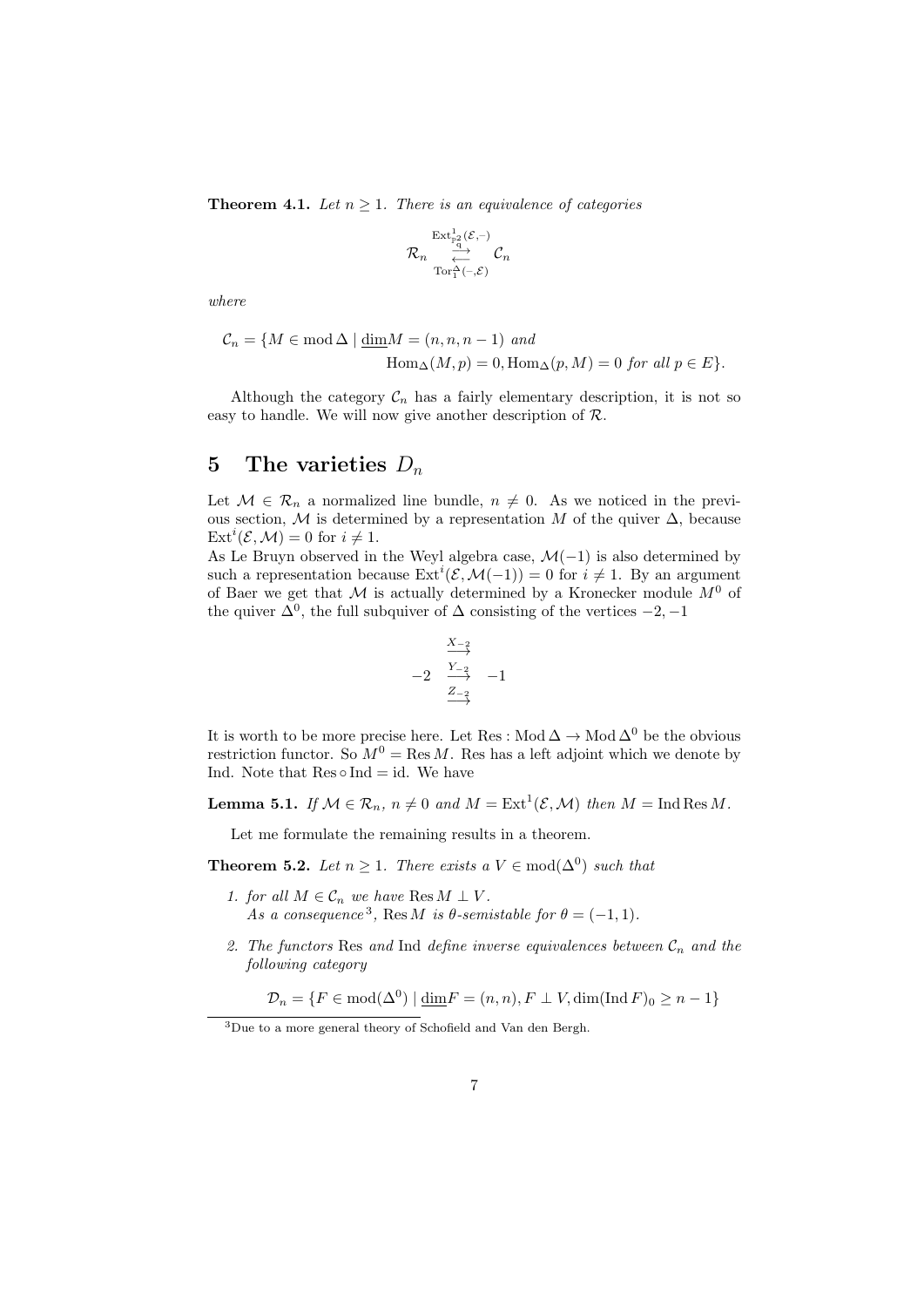- 3. The representations in  $\mathcal{D}_n$  are  $\theta$ -stable.
- 4. Let  $\alpha = (n, n)$ . The affine variety

$$
D_n = \{ F \in \text{Rep}(\Delta^0, \alpha) \mid F \in \mathcal{D}_n \} / \text{Gl}(\alpha)
$$

is smooth and connected<sup>4</sup> of dimension  $2n$  and the isomorphism classes in  $\mathcal{R}_n$ ) are in natural bijection with the points in  $D_n$ .

Let us try to make the analogy with the Weyl algebra case and the commutative situation. We have the following alternative description of the elliptic Calogero-Moser spaces  $D_n$  (where  $n \geq 1$ )

$$
D_n = \{ F \in \text{Rep}(\Delta^0, \alpha) \mid F \text{ stable and } \text{rk } Q_F = 2n + 1 \} / \text{Gl}(\alpha)
$$

where the  $3 \times 3$  matrix Q reflects the defining equations of our Sklyanin algebra

$$
\begin{pmatrix} ayz + bzy + cx^2 \ axz + bxz + cy^2 \ axy + byx + cz^2 \end{pmatrix} = Q \begin{pmatrix} x \\ y \\ z \end{pmatrix} \text{ where } Q = \begin{pmatrix} cx & bz & ay \ az & cy & bx \ ay & ax & cz \end{pmatrix}
$$

and  $Q_F$  is the  $3n \times 3n$  matrix over k obtained from Q by replacing  $x, y, z$  by  $F(X_{-2}), F(Y_{-2}), F(Z_{-2}).$ 

For the ordinary Calogero-Moser spaces  $C_n$ , reformulating <sup>5</sup> Theorem 1.1 we obtain

$$
C_n = \{ F \in \text{Rep}(\Delta^0, \alpha) \mid F \text{ stable and } \text{rk } W_F = 2n + 1 \} / \text{Gl}(\alpha)
$$

where

$$
W = \left(\begin{array}{ccc} -y&x&z\\z&0&x\\0&z&y\end{array}\right)
$$

Finally, for the commutative case, it was shown by Barth and Hulek<sup> $6$ </sup> that (for  $n \geq 2$ 

$$
M(2,0,n) = \{ F \in \text{Rep}(\Delta^0, \alpha) \mid F \text{ stable and } \text{rk } A_F = 2n + 2 \} / \text{Gl}(\alpha)
$$

where  $M(2, 0, n)$  is the moduli space of stable rank 2 vector bundles on  $\mathbb{P}^2$  with first Chern class zero and second Chern class  $n$ , and

$$
A = \left(\begin{array}{ccc} 0 & -z & y \\ z & 0 & -x \\ -y & x & 0 \end{array}\right)
$$

<sup>&</sup>lt;sup>4</sup>In fact our proof uses the description of the Hilbert series of reflexive graded right A-ideals which occur, see end of the talk.

<sup>5</sup>Though not entirely straightforward

<sup>6</sup>Hulek used an equivalent definition of a stable representation, namely properly stable.